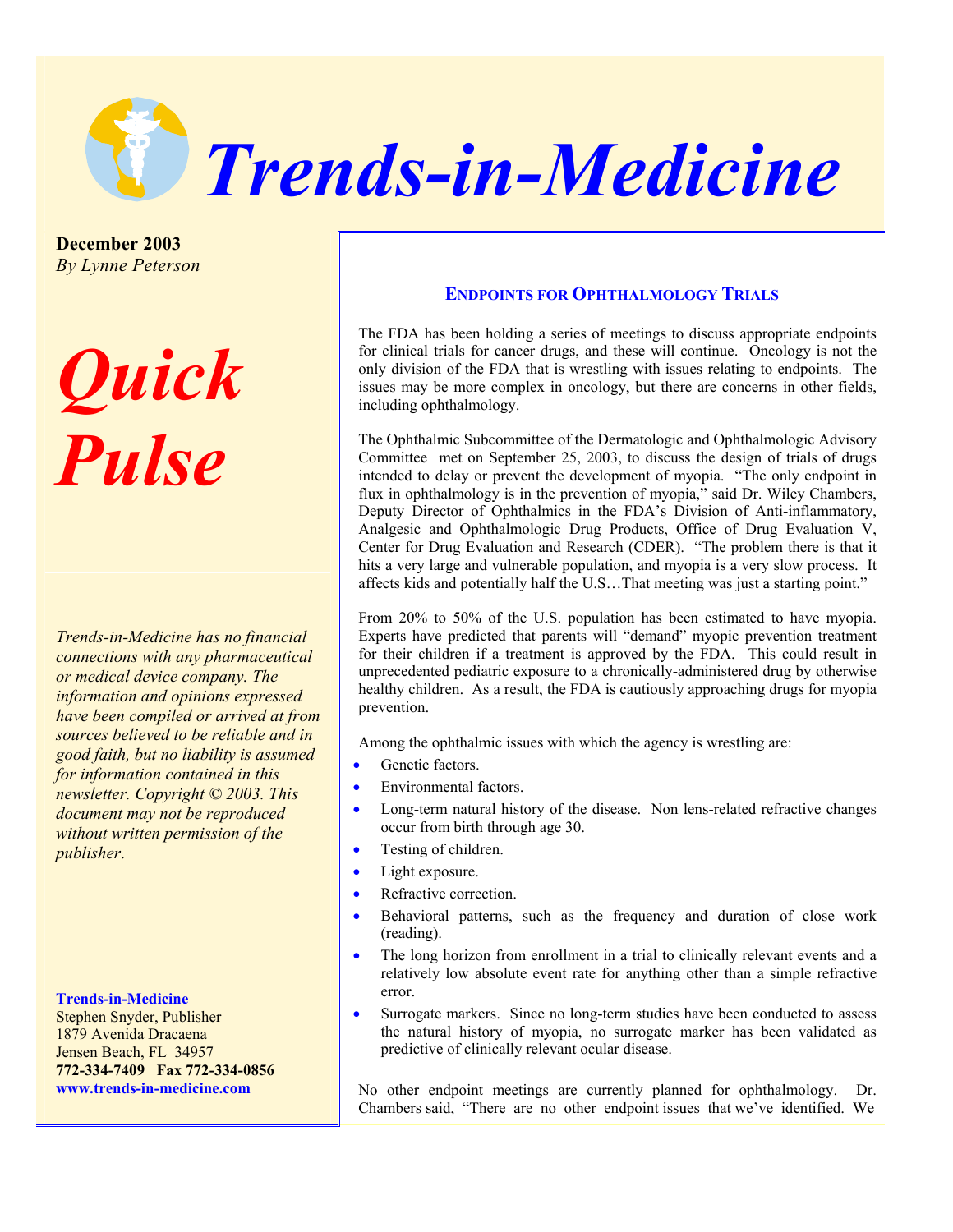have been pretty good at giving people specific endpoints for specific indications."

In some medical specialty areas, missing a pre-defined primary endpoint means almost certain death for a new drug application (NDA). However, that is not always true in ophthalmology. Dr. Chambers explained, "It depends on whether the primary endpoint is something we agreed to in advance or not. We have a lot of people who propose endpoints. We don't approve trials; we only permit them if we think we will learn something and if it is not unsafe. That is no assurance that we will accept those results for proof of an NDA. We frequently have had the case, for example in IOP (intraocular pressure), where sponsors are doing trials worldwide. The Europeans want a single endpoint that is no value to us because it doesn't tell us all we need to know. We care about the endpoints we think are important, whether they are primary or not. But if you pick something important for your endpoint, and you don't meet it, that is a big deal. It is not uncommon for people to pick an endpoint we don't think is legitimate, but we could approve on a secondary endpoint if we think that is important."

The length required for a trial in ophthalmology depends on the indication. Dr. Chambers said, "The timeframe is geared to the science…It is extremely indication-specific." He described timeframes for some common indications:

**Anti-infectives:** "Bacterial conjunctivitis is self-limiting and goes away in 14 days, so there is no reason to do longer trials."

**Dry eye:** "If you can show an effect in a single day, we will take that as efficacy because dry eye waxes and wanes; it is not a consistent thing. On safety, we would want longer term data, generally a year for safety, but we will accept an application before that; we just want the sponsor to continue the trial until ultimately they have that time."

**Diabetic eye conditions:** The longest ophthalmology endpoint is for diabetic conditions. "The DCCT (Diabetic Control and Complications trial showed that results on endpoints during the first year and a half are not reliable. If you had believed any of them -- in most people's opinion - you would have been wrong. That trial compared IV insulin vs. standard insulin given a couple of times a day, and the group that did the best was the one getting insulin a couple of times a day, not the intensive, better controlled IV insulin. Worse control is better in the first 1.5 years. No one knows why good control is worse. And the two endpoints came together at three years…So, we said we want three-year trials because we don't want the answer wrong. We've said let's get through the period of time where you will be fooled. Anything longer than three years we will believe."

**IOP.** "With IOP, we've never seen a result at three months or longer that changed. We've seen shorter results that didn't bear out, so efficacy for IOP lowering is three months."

**Macular degeneration:** Two year data is needed. "There is some evidence things continue to change for at least two years, so we want all macular degeneration trials going on for at least two years. A sponsor can submit sooner…This is an older population (usually at least 60) and the lifespan of 65- 70-year-olds is eight to nine years, so we've said a year in their life is an important change. Even if vision is maintained for a year, that is significant, so we are willing to take shorter results -- recognizing that we may say it only worked for a year."

Schirmer and corneal staining are not considered surrogate markers. They are signs, and a sign alone is not sufficient in a dry eye trial; symptom relief also is required. The most common signs in dry eye trials are: Schirmer, corneal staining, tear breakup and osmolality. Dr. Chambers explained, "Dry eye is commonly measured by objective and subjective measures. Our difficulty in dry eye is we don't know how much change in Schirmer is clinically significant or how much tear breakup time is clinically significant. We know they are important, but we don't know how much change is significant…We need to find that out, and we know patients also have symptoms. So, if a trial shows a positive change (in Schirmer, or tear breakup time, etc.) by a statistically significant amount **and** the symptom gets better, then that is significant enough to affect symptoms…If a sponsor does both a sign and a symptom, and it is clinically significant, then it can be on the market."

Using signs alone is problematic. Dr. Chambers explained, "We potentially could use a sign, but we are worried about something. Anesthetics make the eye numb. They are a bad thing because they completely inhibit the ability to feel. They break down cells and patients do poorly, so we are not willing to take symptoms alone…But if you have both sign and symptom, then you have an explanation for the sign."

Using a shotgun approach to finding a sign/symptom that will work raises issues relating to interpretation of the data. Dr. Chambers said, "If you don't know which (sign or symptom) your product will work for, and you do four, five or 20 different signs/symptoms, one is bound to come out…If you do multiple signs, then you have to divide your p-value by an appropriate correction, so you are not just doing a lot of tests to find one."

Of course, a sponsor must show its drug works in two trials. Dr. Chambers said, "The standard rule applies, and we expect the sponsor to show the same signs in both trials."

What does it mean for approval if the sponsor of a dry eye drug, for example, proves a primary endpoint "sign" in two trials but does not show symptom benefit? Dr. Chambers said, "Unless the change in the sign is known to be clinically